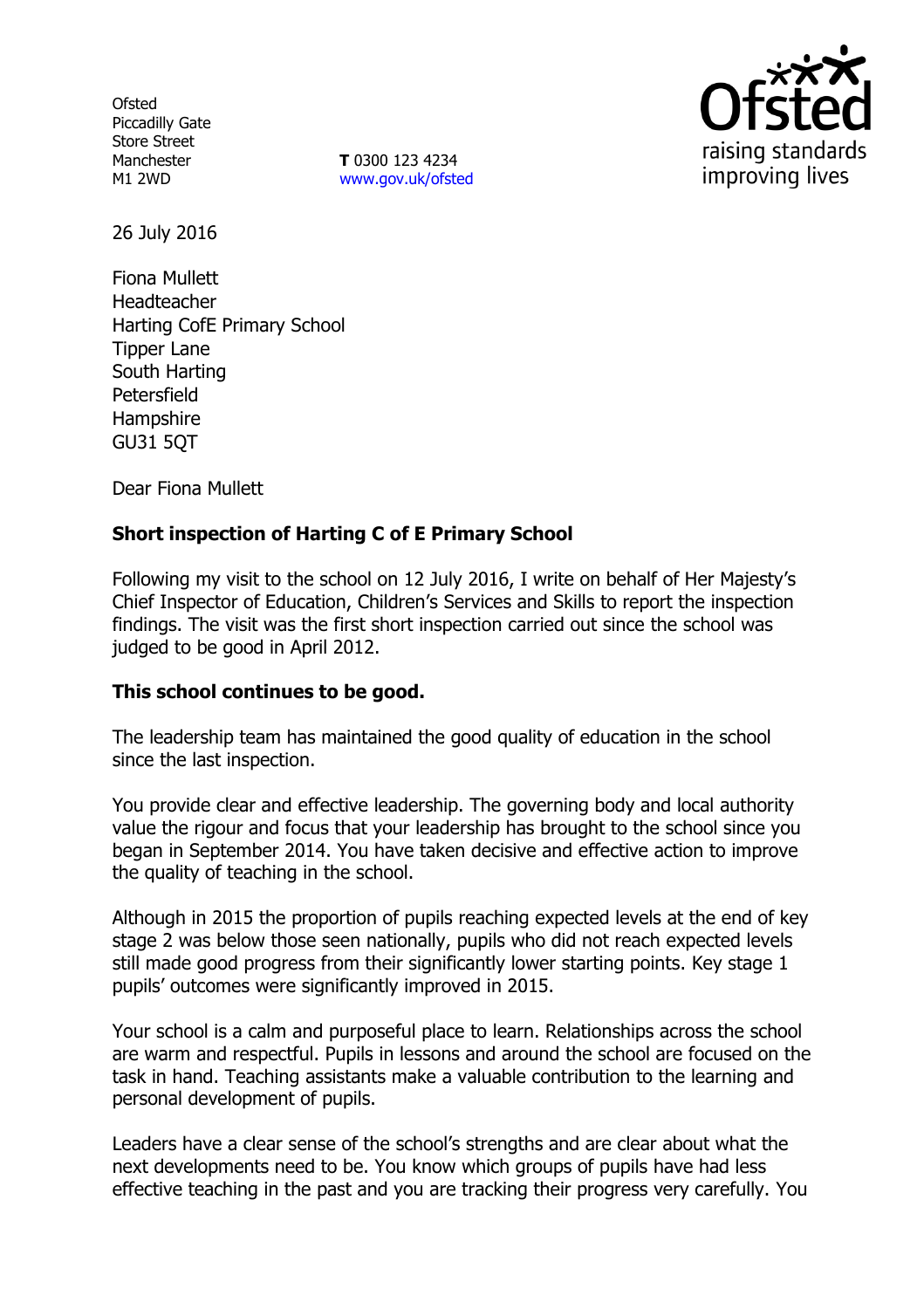

are ambitious for every child in the school and governors share this passion. Your plan for school improvement reflects the fact that the proportion of Year 6 pupils working at the expected levels in writing will be lower than in reading and mathematics.

At the time of the last inspection, inspectors recognised many strengths in the school, including pupils' high attendance, exemplary manners and courtesy, the pace and challenge of teaching and pupils' respect for diversity. You have been successful in maintaining these strengths. Inspectors also identified that greater problem-solving opportunities, writing for a range of purposes and matching levels of challenge to pupils' needs would further their progress. Leaders have enhanced the school's work by ensuring that:

- **P** problem-solving and reasoning skills are developed well across the school, including in the early years
- $\blacksquare$  pupils have rich and varied reasons to write across the curriculum
- $\blacksquare$  teaching in key stage 1 is more effective
- the most able pupils are challenged across a broad and balanced curriculum
- pupils who have special educational needs and/or disabilities make strong progress from their starting points.

# **Safeguarding is effective.**

The leadership team has ensured that all safeguarding arrangements are fit for purpose. You and your governors have created a strong culture of keeping children safe. You place great importance on staff conduct. You ensure that those aspects that relate to pupils' safety are not open for discussion, such as the use of mobile phones and staff use of social media. Pupils, parents and staff value this aspect of your work and feel that the school is safe. Detailed record keeping enables you to track every conversation and phone call regarding vulnerable pupils and families. Your work with external partners has a positive impact on pupils' well-being, for example through significantly reducing absence.

Leaders have ensured that policies and procedures are understood. Governors add rigour to your school systems. For example, the nominated safeguarding governor will countersign any changes to your single central record of recruitment checks. Leaders and governors have undertaken the appropriate training to ensure that they are knowledgeable and effective in their roles.

## **Inspection findings**

- Your focused leadership is having a positive impact on all aspects of the school's work. You have strong insight into the quality of teaching and learning in the school and have taken significant action to improve it.
- Governors know the school well and value your leadership. Members of the governing body undertake a range of monitoring activity to get first-hand information about the education pupils receive. Governors are also clear about their strategic role and know the difference between their role and yours. The assessment and progress information that governors receive is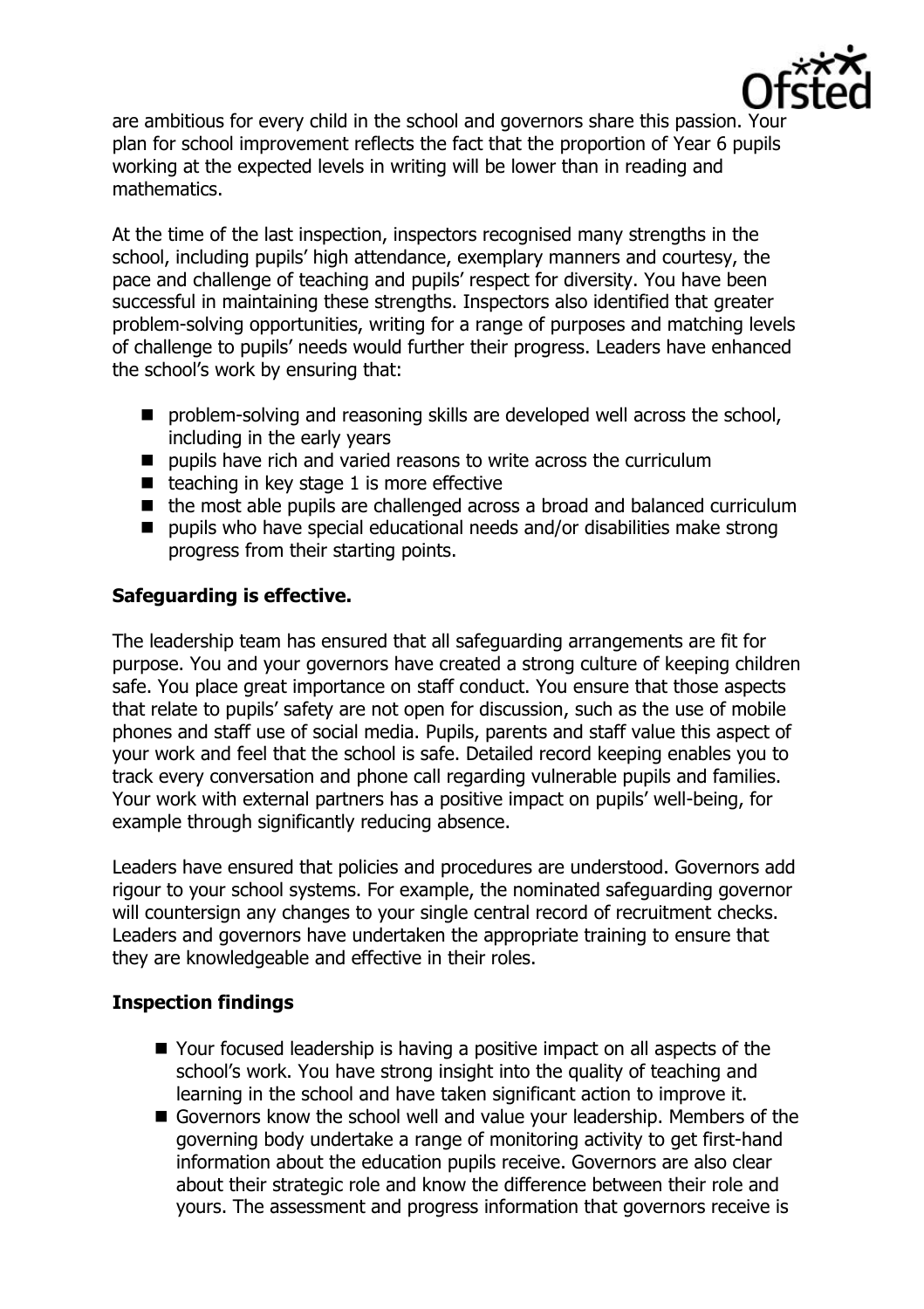

clear and understood. However, the system is relatively new and you and governors recognise that the processes now need to be embedded and lead to even greater challenge regarding pupil progress.

- Leaders use the pupil premium effectively. Disadvantaged pupils make good progress, including those who have a special educational needs and/or disabilities.
- Leaders engage in a wide range of moderation activity. This enables teachers to check their assessment judgements of pupils' work with other local schools.
- In most year groups, the proportions of pupils working at age-related expectations are high. Leaders know where teaching was not as strong in the past and have been quick to accelerate progress. A high proportion of current Year 4 pupils did not achieve well at the end of key stage 1. Good teaching and learning is enabling pupils to catch up quickly. However, in key stage 2, fewer boys are working at expected levels in their writing than girls.
- Children in the early years get a good start in the school. The proportion of children reaching a good level of development has improved steadily each year since the last inspection. For the last two years, the proportion of children reaching expected levels has been above the national average and current children's outcomes are equally strong. The Reception Year classroom is a hive of purposeful activity. Children have a rich range of opportunities to be creative and apply their literacy knowledge in meaningful contexts. For example, the 'silly songs' that children had written to be sung by their puppets which highlighted how 'Jagged George juggled jelly'.
- Teaching in key stage 1 has improved through the action of leaders. Almost all pupils in Year 1 have met the expected levels in the phonics (letters and the sounds that they make) screening check.
- The most able pupils make good progress across the school. Learning is planned to meet their needs and provide challenge. Teachers are skilled at questioning and helping pupils see misconceptions for themselves. Pupils respond well to teachers' feedback and this leads to good progress.
- Pupils who have special educational needs and/or disabilities make good progress. The extra support for pupils is carefully planned and the progress of pupils is clear in their books and in the reviews of their personalised targets.
- You have improved levels of attendance for all groups of pupils after the slight increase in absence in 2015.
- Behaviour in lessons and around the school is very good. Adults provide pupils with strong role models and relationships are built on mutual respect. The vast majority of pupils take pride in their work. However, some pupils do not always show this high level of care consistently.
- Expectations are high across the curriculum. For example, in art work, the most able pupils are encouraged to use reflection and shades of colour to enhance their work further.
- Leaders provide a rich range of opportunities for the most able pupils to develop their learning. Strong partnerships with a local secondary school ensure that pupils experience a broad range of enhanced teaching in subjects such as poetry and information technology. Older pupils that are confident and able speakers recently took part in a debating event with